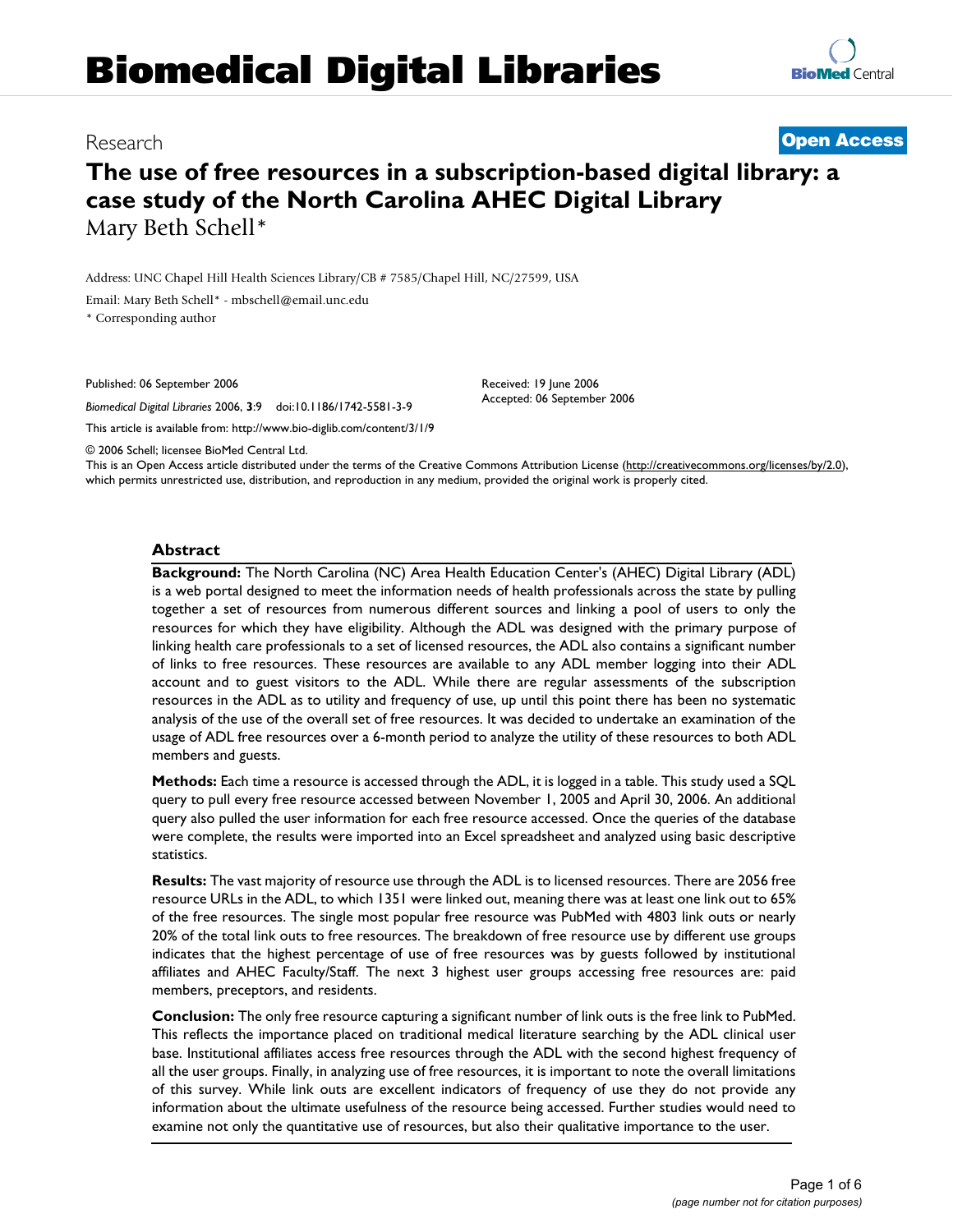# **Background**

The North Carolina (NC) Area Health Education Center's (AHEC) Digital Library (ADL) is a web portal designed to meet the information needs of health professionals across the state. Its core mission is to support the biomedical information needs of those health professionals affiliated with the NC AHEC Program (faculty, staff, preceptors and medical residents) as well as other community health professionals including hospitals, clinics, and individual providers. The North Carolina AHEC program began in the early 1970s as part of a nation-wide effort to improve the training and retention of health care professionals. The ADL is a unique digital library that pulls together a set of resources from numerous different sources and links a pool of users to only the resources for which they have eligibility. The network of regional AHEC libraries across the state supports the purchase of resources for AHEC-affiliated users, including those hospitals directly affiliated with an AHEC as well as those hospitals which have elected to participate in the digital library at an institutional level. Individual health professionals without eligible institutional affiliations may purchase individual annual memberships in the digital library.

The resources and services of the ADL are selected by health sciences librarians and health professionals, and include electronic databases, full-text health sciences books and journals, and high quality free Internet resources. Although the ADL was designed with the primary purpose of linking health care professionals to a set of licensed resources, the ADL also contains a significant number of links to free resources. Of the 3861 URLs in the ADL, 2056 or approximately 53% are links to free resources. These resources can be accessed by anyone with an Internet connection simply by logging into the ADL as a guest. These resources are also available to any ADL member logging into their ADL account. While there are regular assessments of the subscription resources in the ADL as to utility and frequency of use, up until this point there has been no systematic analysis of the overall set of free resources. It was decided to undertake an examination of the usage of ADL free resources over a 6-month period to analyze the utility of these resources to both ADL members and guests. A literature review conducted through the database Library and Information Science Abstracts (LISA) using a combination of keywords and descriptors including: free resources, free electronic resources, electronic resources, web resources, library catalogs, portals and gateways resulted in sets of anywhere between 2 and 71 articles. Most of the articles were reviews of free web resources on topics ranging from theater to cytotechnology. Other articles included several on how to evaluate web based resources and how to catalog web resources. The closest match was an article on the growing use of search engines such as Google and Yahoo

by undergraduate students. This brief literature review conducted as part of this study revealed articles that weren't close enough to the subject of this article to provide insights into the topic. A more in depth literature review should be conducted in subsequent studies of the use of free resources.

# **Methodology**

The setting for the study is the ADL which is a dynamic web site. The material studied were the free URLs accessed through the ADL. The Free Dictionary and the Wikipedia both define a dynamic web site at its most basic level as a "Web site that delivers custom content to the user." [1] These dynamic web pages are created on the ADL by pulling resources that are housed in an SQL database into an HTML page based on codes in the user profile and codes in the resources profile. Each time a resource is accessed through the ADL, it is logged in a table. This study used an SQL query to pull every free resource accessed between November 1, 2005 and April 30, 2006. An additional query also pulled the user information for each free resource accessed. Once the queries of the database were complete, the results were imported into an Excel spreadsheet and analyzed using basic descriptive statistics. This statistical analysis comprised the comprehensive information about the research object of this study which was the free resource use in the ADL.

Free resource use was examined based on both resources accessed and on the user groups accessing the resources. The first parameter viewed was the overall number of link outs to free resources. This included looking at the specific resources and the frequency with which they were accessed. A link out is defined as each time an ADL user clicks on a resource through the ADL interface and links out of the ADL site to that resource. The second parameter viewed was the resources accessed by user group and the frequency of use of specific resources and resource type by user group.

# **Results**

During the November 2005 – April 2006 timeframe, there were a total of 127,031 link outs to resources. Of the 127,031 total link outs, 24,015 were to free resources. This is 19% of the total link outs. When the guest users are removed from the analysis, there were a total of 107,602 link outs to resources by registered ADL members. Of those link outs, 15,712 were to free resources. This indicates that 15% of the link outs by the registered users are to free resources. It is important to note that since guests only have access to free resources, 100% of resource use by guests as measured by link outs is for free resources. Despite the fact that a slim majority of resources are free, the vast majority of resource use through the ADL is to licensed resources. This confirms data gathered from a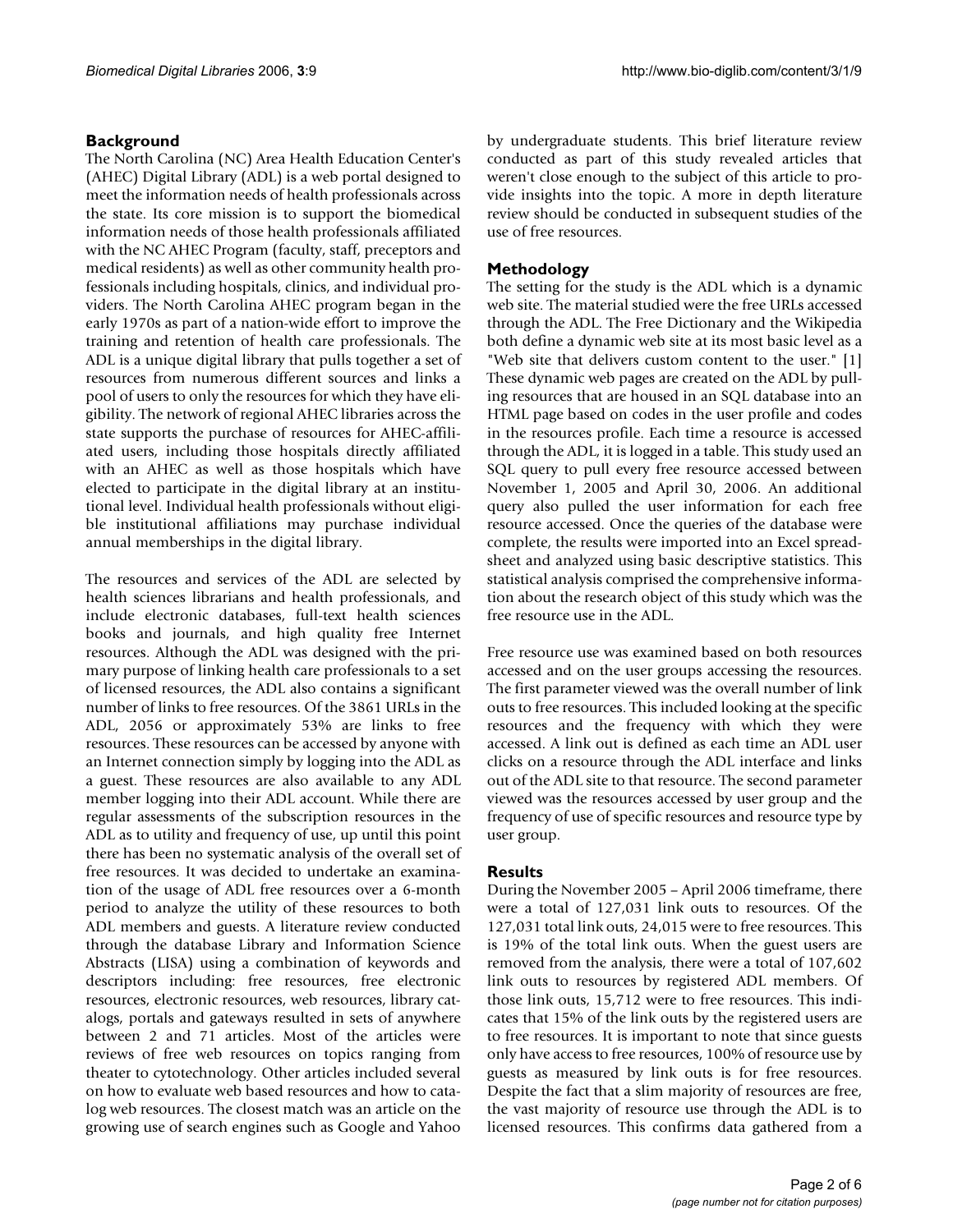user survey in 2004 where users placed primary value on the ADL as a source for licensed resources. It seems clear that while the free resources are used, that they are not the primary resources accessed by ADL licensed users.

There are 2056 free resource URLs in the ADL, to which 1351 were linked out, meaning there was at least one link out to 65% of the free resources. The single most popular free resource was PubMed with 4803 link outs or nearly 20% of the total link outs to free resources. PubMed's popularity as the most accessed free resource can be seen in the fact that nearly 20% of the total link outs to free resources are to PubMed. The second most popular resource, MedlinePlus, only has approximately 3% of the total link outs to free resources. PubMed also ranks highly among all resources, free and licensed together – accounting for 3% of the total link outs. Other than the University of North Carolina at Chapel Hill (UNC) e-journals listing, PubMed is the only free resource in the top 10 most frequently linked to URLs in the ADL.

The breakdown of free resource use by different user groups indicates that the highest percentage of use of free resources was by guests followed by institutional affiliates and AHEC Faculty/Staff. The next 3 highest user groups are: paid members, preceptors, and residents. The final 3 groups registered less than 3% of the total use of free resources. These groups are: community faculty, other, and trial accounts. The breakdown of free resource use by different user groups is illustrated in figure 1. Due to the way that Excel rounded the numbers underlying the table, the figure indicates that the final 3 groups add up to 0% and give 100% of use to the Guests, Institutional Affiliates, AHEC Faculty, Paid Members, Preceptors, and Residents.

Not surprisingly the guests make up the largest group accessing free resources. The most likely reason for this is that guests only have access to the free resources. Although guests only make up 2% of total user link outs from the ADL, they make up 33% of the access to the free resources. While information on registered ADL members can be tracked, very little is known about the guest users.

It is also useful to look at free resource use without guest usage. When guests are removed from the equation, institutional users are the highest user group accessing free resources. Institutional affiliates are the largest active user group with 30% of total link outs during the period studied. The hypothesis that the largest free resource user groups will emerge from the largest overall user groups when excluding guests from the free resource analysis, gets mixed validation when examining actual ADL link outs as illustrated in Figure 2. When comparing overall link outs to link outs to free resources, 6 user groups align. The top 2 groups: Institutional Affiliates and AHEC faculty, and the 4th highest link out group, the preceptors. The bottom 3 groups also aligned between their overall resource use and their use of free resources. There were 2 groups with some discrepancy between overall link outs and the link outs to free resources. The paid members are the 5th highest overall link out group, but the 3<sup>rd</sup> highest user group accessing free resources. Despite the difference in ranking, they have a similar use percentage with 12% of the overall resource use and a 16% use of the free resources use. The group with the largest discrepancy is the medical residents. They are the 3rd highest overall link out group but only the 5th highest group using free resources. The discrepancies with the medical residents are best highlighted in link out percentages: the overall link out compared to the link outs to free resources. The medical residents had 18% of the overall resource usage but only 7% of the use of free resources. Despite these 2 groups evincing discrepancies between overall resource usage and free resource



Figure 1 Free Resource Use by Account Type.



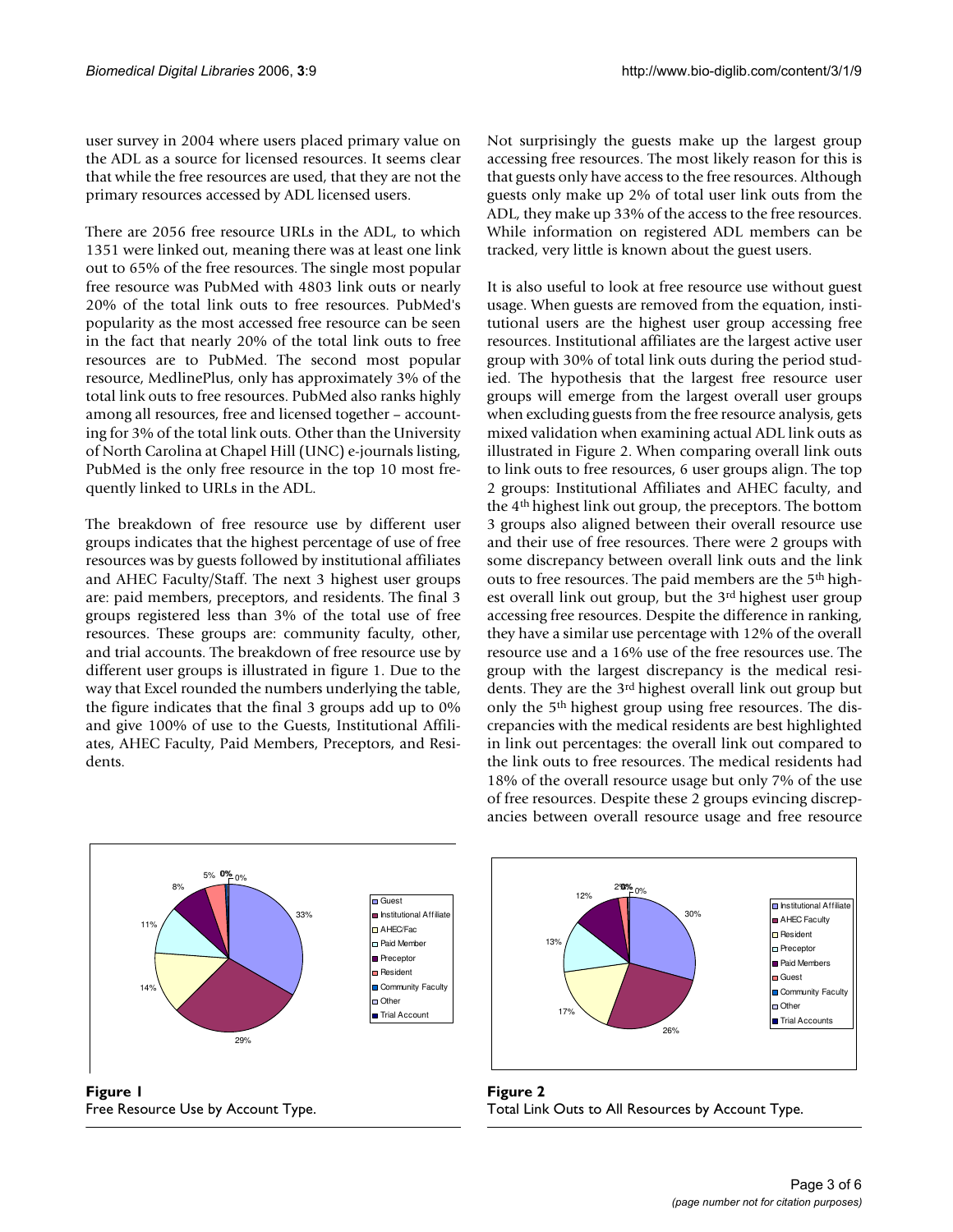usage, the overall usage patterns support the hypothesis that the largest free resource user groups will emerge from the largest overall user groups when excluding guests from the examination of the free resources.

In addition to examining overall free resource use by user group, we also examined the specific free resources accessed by each different user group. Tables 1, 2, 3, 4, 5 illustrate the top ten most frequently used resources overall and by user group. The tables provide the names of the resources and the total number of link outs during the November 2005 – April 2006 timeframe. Some highlights of those results include the fact that of the ten most frequently accessed free resources, five were to patient education resources. Of the five patient education resources accessed by institutional affiliates, three of the titles: Diseases, Conditions & Injuries; the MEDEM Library of Patient Education Information; and [MedlinePlus] Online Interactive Health Tutorials, account for more 50% of the total link outs for each title. For guests, 3 of the top 10 resources accessed most frequently were for nursing resources. They are the only group with any link outs to nursing resources in the top 10 most frequently accessed resources. AHEC Faculty/Staff accessed the EBM Center of Excellence for 40% of the link outs to that title. Another interesting note is that individual paid members accessed Dermatology resources at a much higher rate than any of the other groups.

#### **Discussion**

Since the free resources are the only resources available to the guests, it makes sense that they are the largest user group accessing these resources. Given that the ADL has always intended to meet the information needs of both registered members and guests, it would be useful at some point in the future to gather more information about the guest users either through a survey or some other mechanism. This would ensure that the free resources upon which the guests rely exclusively are meeting their information needs.

**Table 1: The top ten most frequently used free resources by all user groups: (resource name/link outs)**

| <b>PubMed MEDLINE</b>                                   | 4803 |
|---------------------------------------------------------|------|
| MedlinePlus: Health Information for the Public from NIH | 636  |
| Directory of Free Medical Journals                      | 504  |
| Drug Information from RxList                            | 50 I |
| Diseases, Conditions & Injuries                         | 428  |
| Directory of Open Access Journals                       | 378  |
| eMedicine                                               | 348  |
| <b>FBM Education Center of Excellence</b>               | 345  |
| PubMed Central: Free Archive of Life Sciences Journals  | 305  |
| Mayo Clinic Information for Patients                    | 240  |
|                                                         |      |

| PubMed MFDI INF                                         | 1012 |
|---------------------------------------------------------|------|
| Directory of Free Medical Journals                      | 34 I |
| MedlinePlus: Health Information for the Public from NIH | 295  |
| Directory of Open Access Journals                       | 264  |
| Online Journal of Issues in Nursing                     | 170  |
| <b>AHFC Connect</b>                                     | 104  |
| Internet Journal of Advanced Nursing Practice           | 102  |
| Diseases, Conditions & Injuries                         | 94   |
| NC AHEC Statewide Continuing Education Calendar         | 91   |
| <b>Advance for Nurses</b>                               | 89   |
|                                                         |      |

There are 4 user groups: guests, institutional affiliates, AHEC faculty/staff, and paid individual members whose top ten most frequently accessed free resources warrant a more in-depth discussion. As was stated earlier, all of the groups accessed the "free" PubMed link the most frequently out of all the free resources. Although there is some overlap among the resources in the top ten for each individual user group, the order of ranking varies among user groups. For example, the top 3 resources accessed by institutional affiliates were PubMed; Diseases, Conditions & Injuries (patient education materials); and Drug Information from Rx List, whereas the top 3 resources accessed by guests were PubMed, Directory of Free Medical Journals, and MedlinePlus (patient education). One possible reason that guests access a resource like the Directory of Free Medical Journals at a higher frequency than the other user groups is that they don't have access to the licensed resources and this resource could be one of their only access points into the medical literature.

Three of the top sites selected by guests were nursing specific: *Online Journal of Issues in Nursing, Internet Journal of Advanced Nursing Practice*, and *Advance for Nurses*. This suggests that a significant number of guest users of the ADL are nurses. A further study of guest users would be needed to verify this conclusion. Of all the user groups examined, guests are the only group accessing AHEConnect or the NC AHEC Statewide Continuing Education

**Table 3: Top ten most frequently used free resources by Institutional Affiliate Members.**

| <b>PubMed MEDLINE</b>                                   | 1071 |
|---------------------------------------------------------|------|
| Diseases, Conditions & Injuries                         | 234  |
| Drug Information from RxList                            | 172  |
| MedlinePlus: Health Information for the Public from NIH | 156  |
| MEDEM Library of Patient Education Information          | 129  |
| eMedicine                                               | 102  |
| Online Interactive Health Tutorials                     | 83   |
| <b>FBM Education Center of Excellence</b>               | 82   |
| Directory of Free Medical Journals                      | 70   |
| PubMed Central: Free Archive of Life Sciences Journals  | 70   |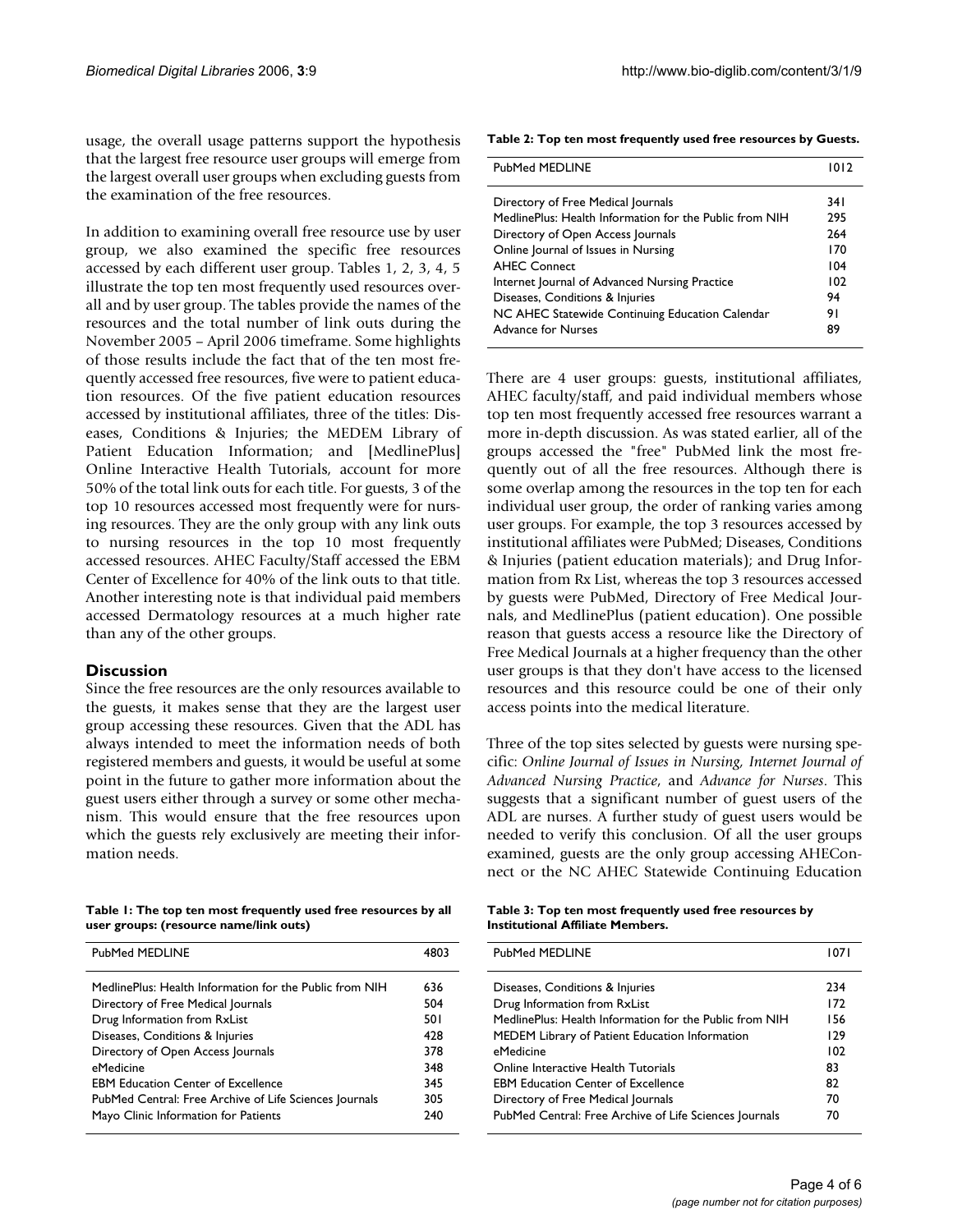**Table 4: Top ten most frequently used free resources by AHEC Faculty/Staff members.**

| <b>PubMed MEDLINE</b>                                   | 919 |
|---------------------------------------------------------|-----|
| <b>FBM Education Center of Excellence</b>               | 138 |
| Drug Information from RxList                            | 93  |
| eMedicine                                               | 77  |
| PubMed Central: Free Archive of Life Sciences Journals  | 75  |
| MedlinePlus: Health Information for the Public from NIH | 73  |
| UNC Chapel Hill Libraries Online Catalog                | 67  |
| Directory of Free Medical Journals                      | 51  |
| Mayo Clinic Information for Patients                    | 47  |
| Directory of Open Access Journals                       | 43  |

(CE) Calendar in their top 10 grouping of free resources. As a matter of fact, the guests link to AHEConnect for 52% of the total ADL link outs to AHEConnect and they link to the NC AHEC Statewide Continuing Education Calendar for 45% of all ADL link outs to this resource. When a further study of the guest users is conducted, examining why these two continuing education specific resources are so popular with this group would be useful.

Like all groups, institutional affiliates accessed the free PubMed the most often out of the free resources. This is interesting to note, since all of the institutional affiliates would also have access to Ovid's Medline with its links to full-text journals. When the institutional affiliates access the free PubMed, they have no direct access to full-text journals through their article searching. Despite the lack of access to full-text journals, the institutional affiliates accessed PubMed 15% of their total link outs to free resources. Further study will be needed to examine why the institutional affiliates are selecting PubMed over Ovid Medline. Another interesting aspect of the link outs to free resources by the institutional users is the preponderance of link outs to patient education resources. Further examination of whether or why institutional affiliates are finding certain specific patient education resources helpful would be interesting. It would help answer the question of whether the ADL should or could provide additional

**Table 5: Top ten most frequently used free resources by Paid Individual Members.**

| PubMed MEDI INF                                                                                                                                                                                                                                                | 1030                                   |
|----------------------------------------------------------------------------------------------------------------------------------------------------------------------------------------------------------------------------------------------------------------|----------------------------------------|
| DermIS: Atlas of Dermatology<br>Drug Information from RxList<br>DermIS: Atlas of Pediatric Dermatology<br>National Guideline Clearinghouse<br>eMedicine<br>PubMed Central: Free Archive of Life Sciences Journals<br><b>Electronic Textbook of Dermatology</b> | 49<br>44<br>40<br>35<br>30<br>30<br>27 |
| <b>FBM Education Center of Excellence</b>                                                                                                                                                                                                                      | 26                                     |
| Dermatlas.org                                                                                                                                                                                                                                                  | 24                                     |
|                                                                                                                                                                                                                                                                |                                        |

patient education resources to meet the needs of the institutional users.

It is interesting to note that of all the link outs to the Evidence Based Medicine (EBM) Center of Excellence, 40% of them came from AHEC faculty/staff. Of their top ten most often accessed resources, AHEC faculty/staff accessed EBM resources 9% of the time. A good follow-up question for this group would be one that would help understand why they access EBM resources at a higher frequency than other user groups.

The paid members diverge from the rest of the user groups by the preponderance of dermatology resources showing in the top ten most frequently accessed free resources. A possible explanation for this is that there could be a small group/single user who is a 'super user' of these materials and skews the usage numbers for the group as a whole. This theory could be tested by going back and re-running the statistics looking at individual link outs by user rather than an aggregate list by the user group.

#### **Conclusion**

While predictably, use of free resources by guest users is heavy, the free resources in the ADL are not the primary resources visited by ADL members. The only free resource capturing a significant number of link outs is the free link to PubMed. This reflects the importance placed on traditional medical literature searching by the ADL clinical user base. The use of the "free" PubMed links with user groups who had access to a Medline database with full text links (via Ovid) is a question that will require further attention. Why do users who have access to literature searching with full text links select a resource that has very limited links to full text resources? There are many hypotheses to answer that question ranging from brand recognition to link placement. It will be important to understand why ADL registered members go to PubMed so frequently in order to better design the ADL site to maximize the success of a user's search experience.

There are two things that stand out about the guest users. They access nursing resources at a higher rate than the rest of the user groups and they access AHEConnect, a portal for accessing online CE courses, and the Online CE calendar at a higher rate than the rest of the user groups. It is difficult to draw a hypothesis about why this might be the case. There might be a connection between these usage patterns and the online Nursing Management Institute. The Nursing Management Institute is a 12 course program that can lead to a certification for nurses wanting to become nurse managers. ADL resources are offered to course participants and are accessible and authenticated directly through the Nursing Management Institute Course pages. This program started as a grant funded